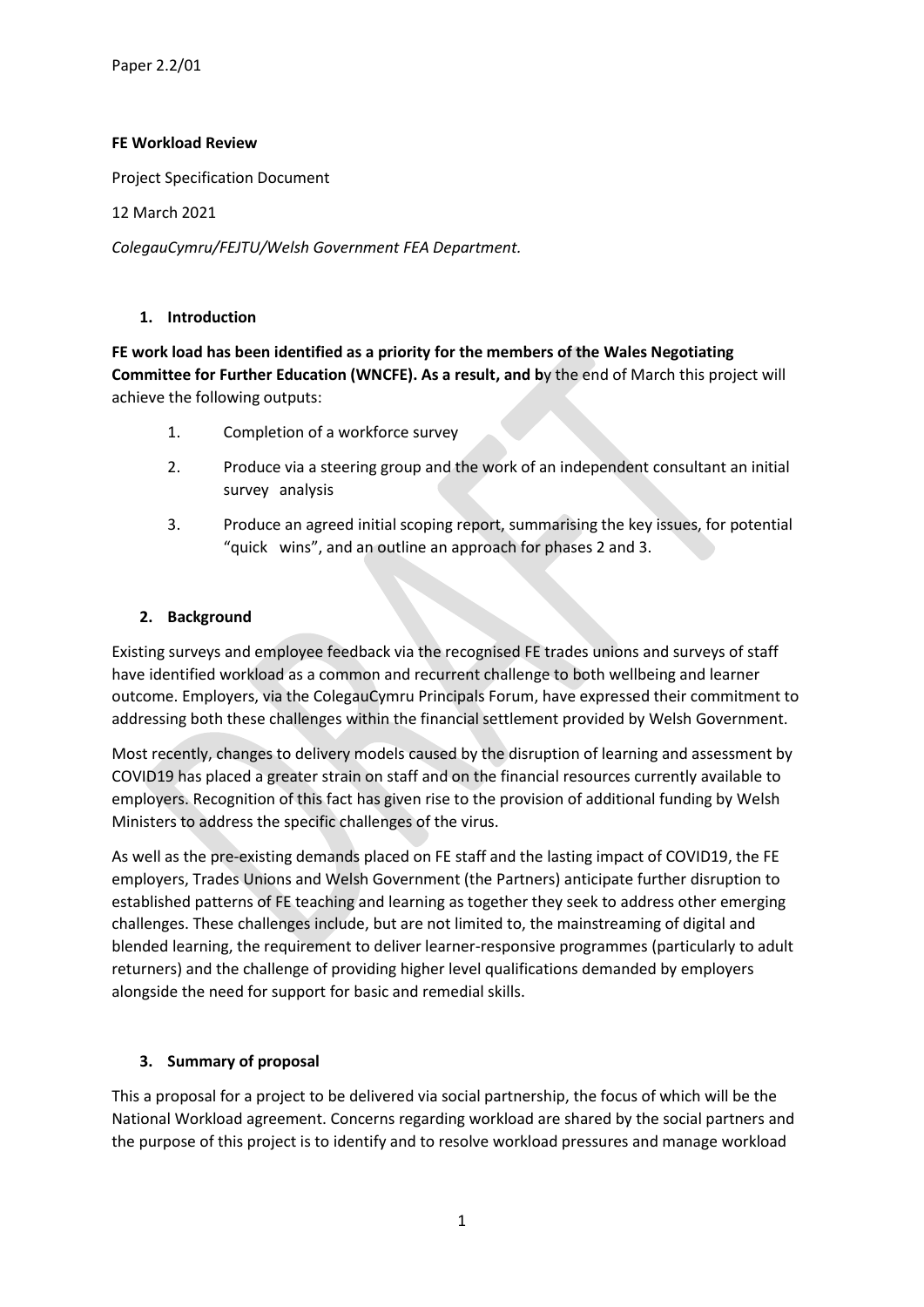fairly and consistently across the colleges. The National Workload agreement is incorporated in the terms of the national contract .

The project will be an independent and consultant-led review, to identify reliably through quantitative and qualitative research methods, the extent of the impact of teaching related workload and staff wellbeing. The project will consist of three separate phases commencing with the research and completed by a final report. The final report will outline the extent of the current workload demands, identify 'quick wins' to reduce workload and protect staff wellbeing, and recommendations for a programme of processes or options to address longer-term challenges.

### **4. Project Aim**

To determine the extent and source of work activity that compromises staff wellbeing and adversely impacts on the time available to staff to support student

# **5. Project Objectives**

The specific objectives to be achieved by the project, and in support of its aim, are as follows:

### Stage 1 - Data gathering

- 1. To survey and collect workload data from lecturers based on the activities identified in the national workload agreement.
- 2. To identify the actual and potential impacts of Covid-19 on practitioner workload.

### Stage 2 - Review data

- 1. To provide clear guidance to EWC in preparing the survey data report
- 2. To provide anonymised data to the steering group to identify key areas for review
- 3. To provide detailed information on responses to allow the independent contractor to identify trends, areas of best practice or of concern
- 4. Review the data in order to identify and report on quick wins and clear "myth-busting" messages that can be used to help eliminate unnecessary processes and practices, and to simplify necessary ones.
- Stage 3 Analysis and Recommendations
	- To be determined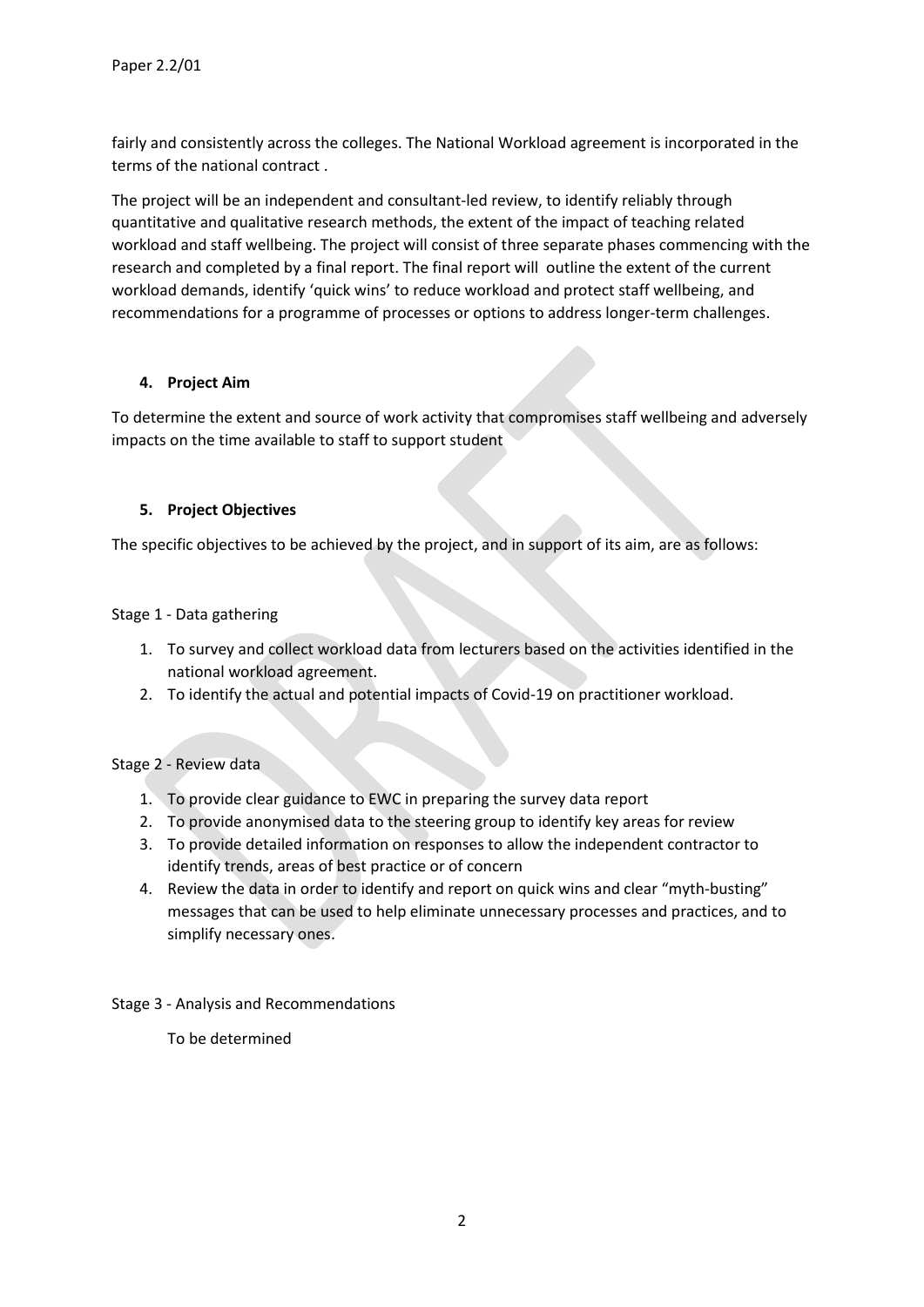## **6. Project Timetable**

Stage 1

December 2020 – February 2021

- presentation of the proposed research methodology (EWC)
- development, piloting and roll out of an FE Practitioner survey conducted by EWC in support of the project objectives above (EWC)
- To establish a steering group of equal representation of the partners

#### Stage 2

March – April 2021

- Appointment of chair for the steering group to be agreed by the steering group (Secretariat)
- terms of reference for steering group, to be approved by the steering group (Secretariat)
- Determine a schedule of meetings for phase two to be agreed and set by the steering group (Secretariat)
- Provide a detailed and methodologically sound analysis based on quantitative and qualitative information to determine current workload and administrative burdens (EWC)
- Ensure clear guidance to EWC in the preparation of the report to ensure that relevant information is available and clearly communicated (steering group)

### Stage 3

To be agreed

### **7. Project Governance**

Governance of the project will be via a social partnership model.

A steering group will be convened and its representation agreed by the WNCFE and nominated received for the Welsh Government membership. The steering group will approve the contracting of an independent consultant and report to the WNCFE and separately to Welsh Government for each stage boundary. The secretariat will be provide exception reports to the steering group or to its designated representative/s and scheduled updates to the partners on behalf of the independent consultant. The steering group will determine when exceptions should be communicated to the WNCFE and Welsh Government. All notifiable events within the standard terms of conditions set by Welsh Government should be notified immediately to the joint chairs of the WNCFE for communication with officials.